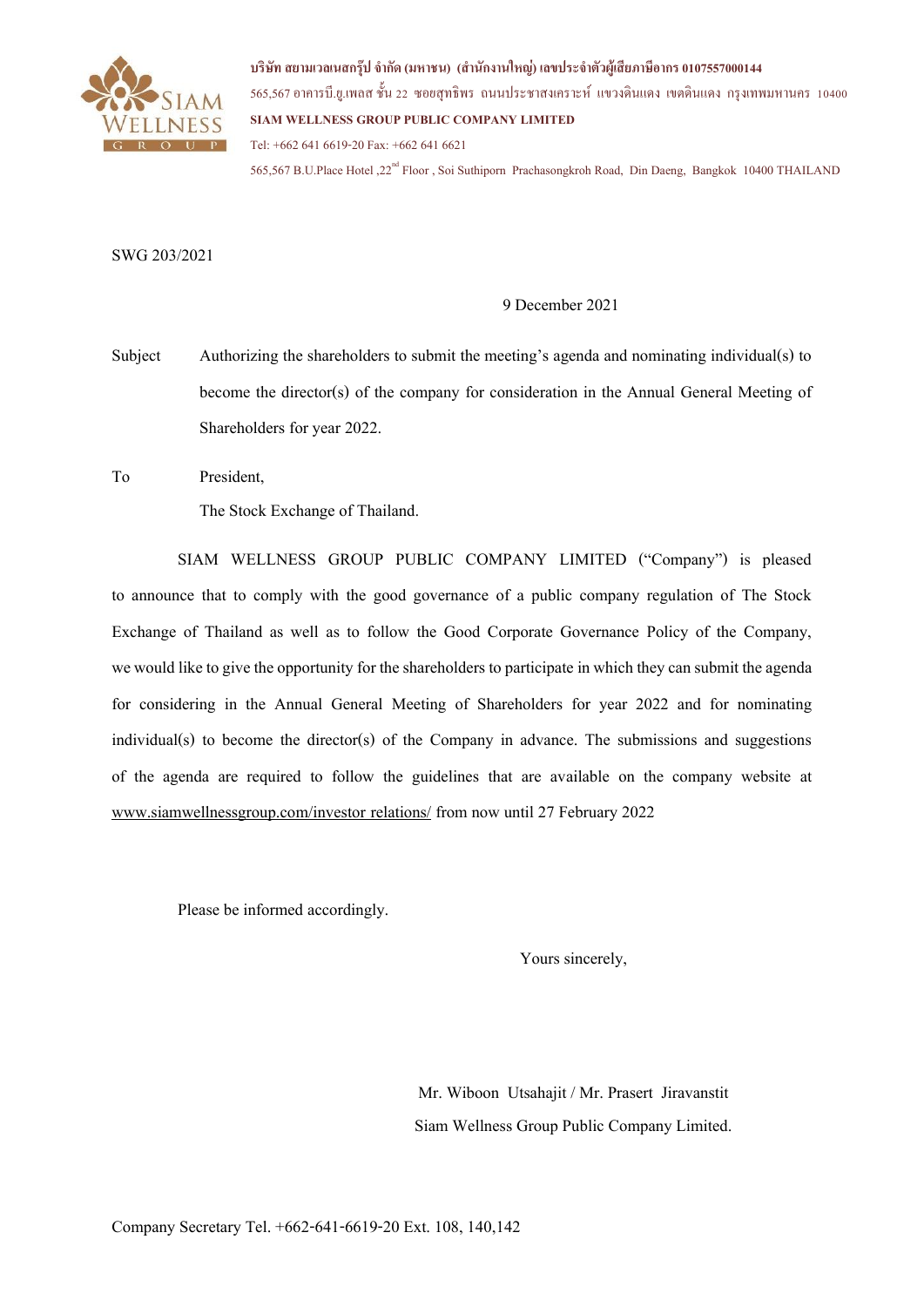# **2022** nominating individual(s) to become the director(s) of the company in advance

1. The shareholder is required to provide the name, address, and contact number of the person who wishes to submit the agenda. The shareholder has to attach the photocopy of the ID (or passport, for a foreigner) with the signature verified by the person and the document of being a shareholder such as share certificate, or any other documents. If the shareholder is registered under the corporate status, the certification approved by the Ministry of Commerce is required, or the certification of incorporation with the authorized signature of the corporate with the photocopy of the ID (or passport, for a foreigner) of the person with the authorized signature who are able to sign in the agenda and/or nominating individual(s) to be the directors of Siam Wellness Group Public Company Limited (for international corporate, the Notary Public is required in this case).

Furthermore, the shareholder who is able to submit/ nominate individual(s) to become the director(s), can be individual or group, and have the right to vote not less than 5% of all rights that can vote in the company.

2. The shareholder is required to provide the purpose of the agenda (for explanation, for consideration, and for approval, case by case) and the details of the subject matter that the shareholder wishes to submit along with the helpful information to be considered by the Board of Directors of the company, for instance, facts, reasons, subjects matter and the benefits that the company will gain.

3. The shareholder is required to provide the name, profile, work experience, address, and contact number of the individual(s) the shareholder wishes to nominate along with the approval of the nominated individual(s) with the qualifications determined by law, and is willing to perform as the director(s) of the company, all the nominated individuals are confidential until the invitation letter is officially sent to the shareholders.

4. The shareholder is able to submit the agenda of the meeting and nominating individual(s) to become the director(s) in advance via these channels:

4.1 Email to the company secretary at prine@siamwellnessgroup.com

4.2 Mail the letter to the company secretary at Siam Wellness Group Public Company 565,567 B.U.Place Hotel,22nd Floor,Soi Suthiporn,Prachasongkroh Road,DinDaeng,Bangkok 10400 THAILAND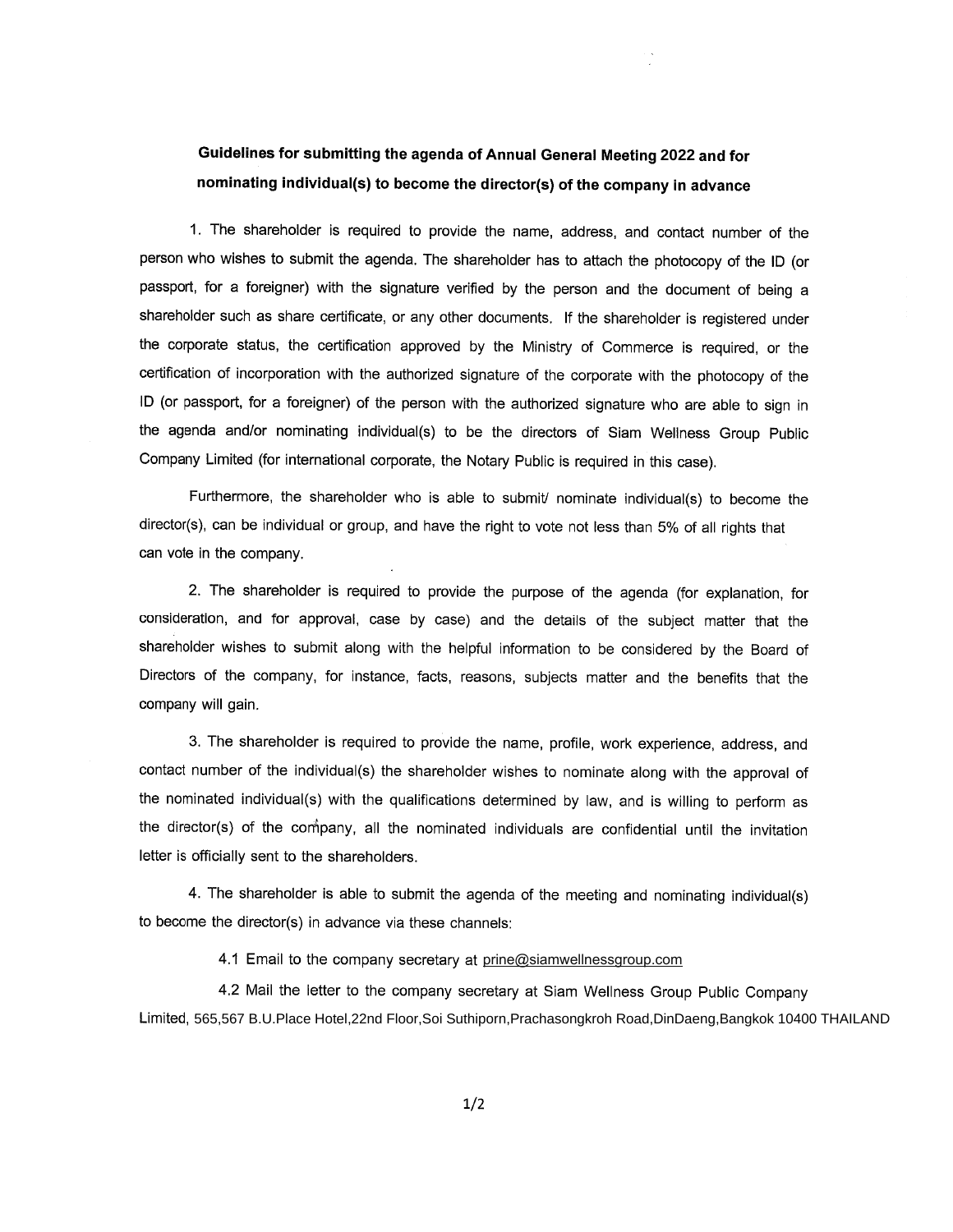5. The shareholder can submit the agenda by fill out the form "Submission for the agenda of Annual General Meeting 2022 and nominating individual(s) to become the director(s) of the company by filling out the form "Nomination individual(s) to become the director(s) of the company". For those who are being nominated are required to fill out the form "The consent letter from the director nominee", starting today until 27 February 2022

6. The Executive Committee of the company or those who are assigned by the Executive Committee will consider all the facts, reasons, and subjects matter that are submitted as well as the qualifications, work experience, and capabilities of the nominated individual(s) to become the director(s) of the company, and will forward to the Board of Directors' meeting later on. The decisions and approvals by Board of Directors are final.

Siam Wellness Group Public Company Limited will announce the result at the Annual General Meeting of Shareholders 2022 on 22 April 2022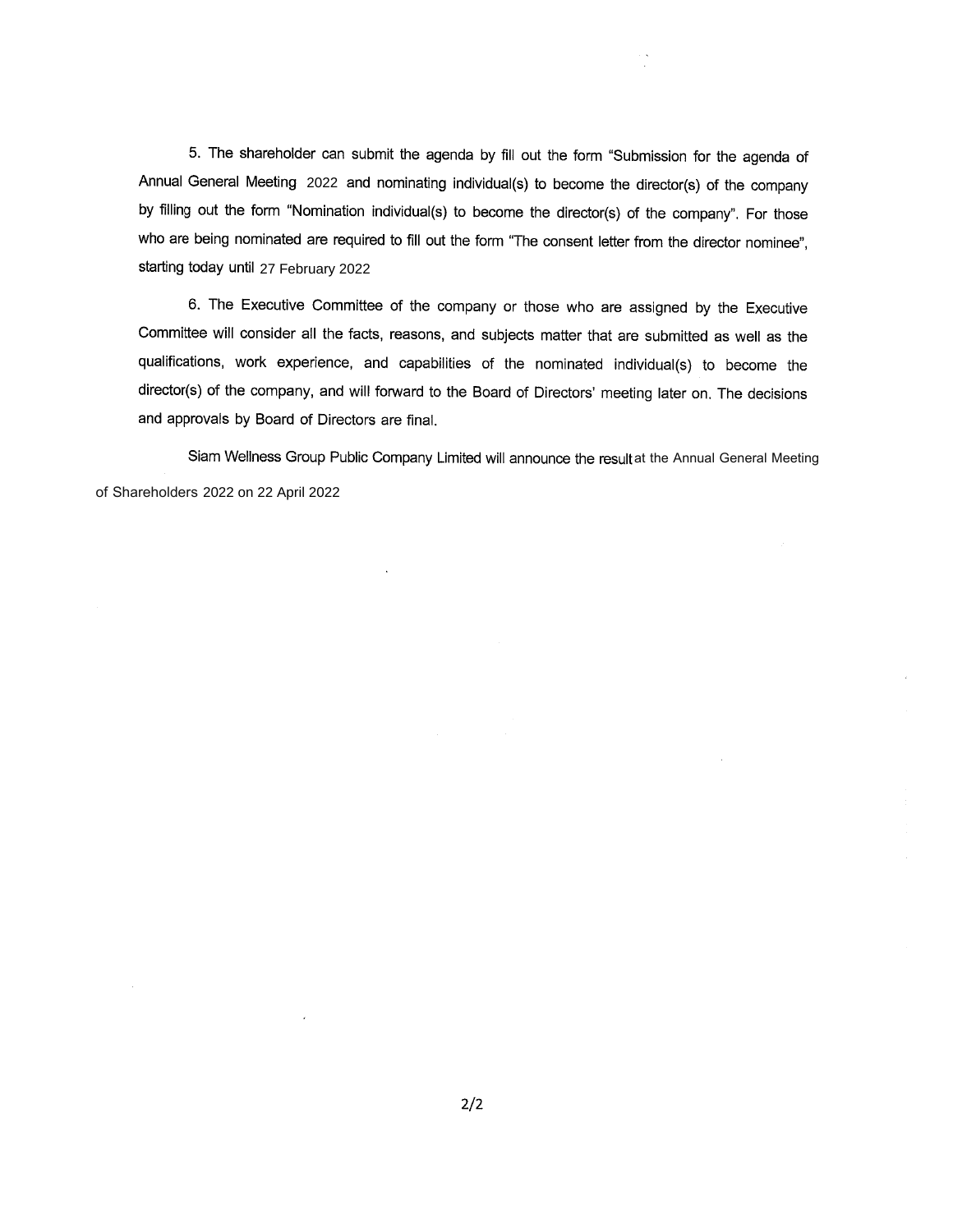# **2021**

 $\frac{1}{2}$ 

| meeting agenda for the year $2022$ as follows:                                    |
|-----------------------------------------------------------------------------------|
| Proposed agenda                                                                   |
|                                                                                   |
|                                                                                   |
| Objective : [ ] For information [ ] For consideration [ ] For approval            |
| Please specified matter of facts and reason for the proposed agenda               |
|                                                                                   |
|                                                                                   |
| And have the supporting documents which are already certified of  pages in total. |
|                                                                                   |
| Objective : [ ] For information [ ] For consideration [ ] For approval            |
|                                                                                   |
| Please specified matter of facts and reason for the proposed agenda               |
|                                                                                   |
| And have the supporting documents which are already certified of  pages in total. |

I certify that all information written in this submission for the agenda of Annual General 2022complete and true in all respects. In witness whereof, I hereunder affix my signature as evidence.

 $\ddot{\phantom{0}}$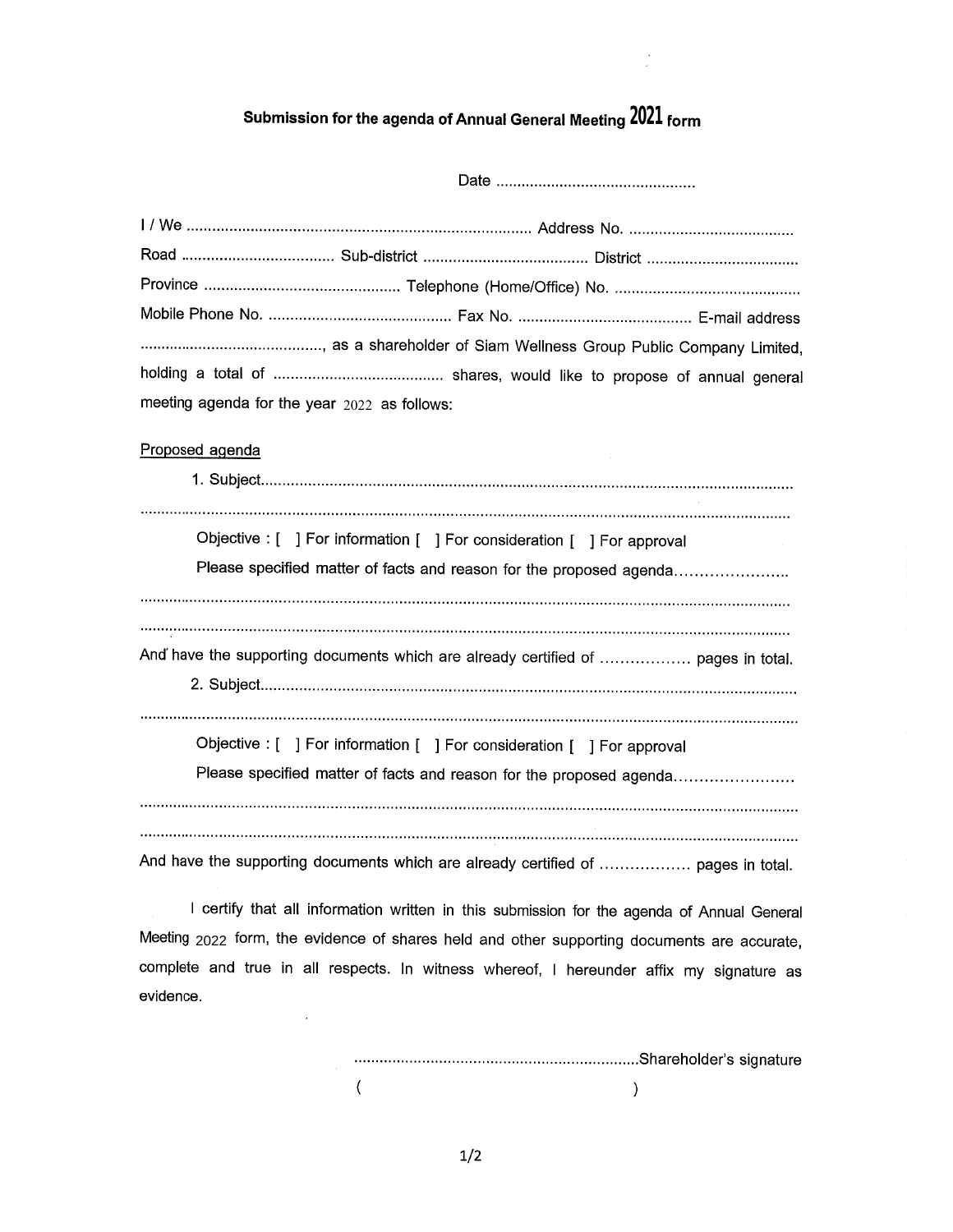#### Remark:

The shareholder must submit the following document for consideration:

- 1) Proof of Identity
	- Individual shareholder: the photocopy of the ID (or passport, for a foreigner) with the signature verified by the person and the document of being a shareholder such as share certificate, or any other documents.
	- Corporate shareholder: the certification approved by the Ministry of Commerce is required, or the certification of incorporation with the authorized signature of the corporate with the photocopy of the ID (or passport, for a foreigner) of the person with the authorized signature who are able to sign on behalf of that corporate to suggest the agenda of the Annual General Meeting 2022 (for international corporate, the Notary Public is required in this case).

 $\mathcal{L}$ 

2) The evidence of shares held, such as share certificate or any other related documents.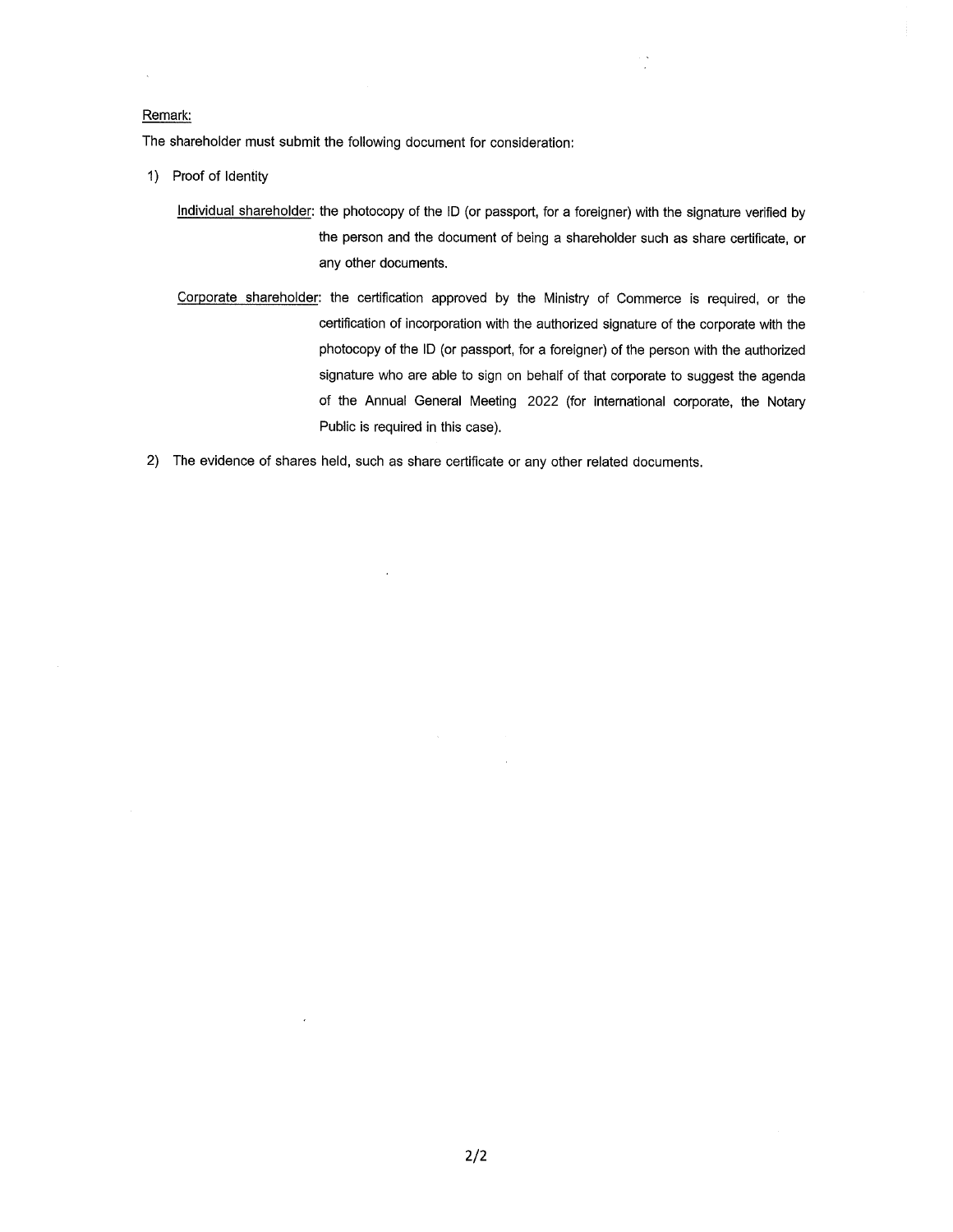# Nomination individual(s) to become the director(s) of the company form

| General Meeting of Shareholders of the year 2021 as follows: |  |  |
|--------------------------------------------------------------|--|--|

# **Resume of Director Nominee**

 $\bar{\beta}$ 

 $\frac{1}{2}$ 

 $\hat{\mathcal{A}}$ 

| 6) Education                                     |                           |
|--------------------------------------------------|---------------------------|
| Year                                             | Institution               |
|                                                  |                           |
|                                                  |                           |
|                                                  |                           |
| 7) Working Experiences (During the past 5 years) |                           |
| Year                                             | Position/company/division |
|                                                  |                           |
|                                                  |                           |
|                                                  |                           |
| ,,,,,,,,,,,,,,,,,,,,,,,,,,,,,,,,,,               |                           |
|                                                  |                           |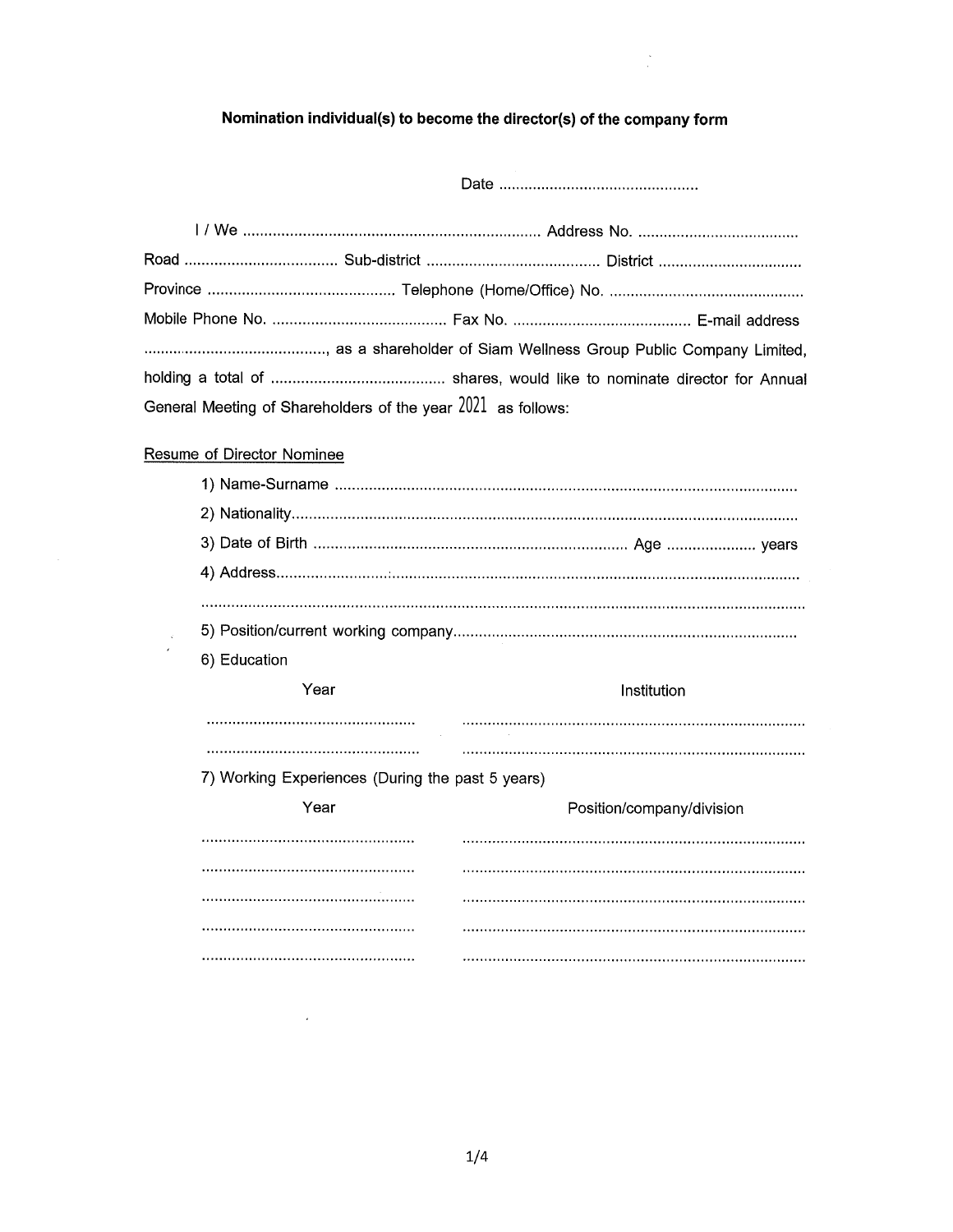8) Current directorship / partnership position in other companies, limited partnerships, ordinary partnership.

 $\frac{1}{2}$ 

| Please specify the type of committee/partnership                      |                                                                       |  |  |
|-----------------------------------------------------------------------|-----------------------------------------------------------------------|--|--|
| [ ] Company Director [ ] Executive Committee                          |                                                                       |  |  |
|                                                                       | [ ] Audit Committee [ ] managing partner/ unlimited liability partner |  |  |
|                                                                       |                                                                       |  |  |
|                                                                       |                                                                       |  |  |
| Please specify the type of committee/partnership                      |                                                                       |  |  |
| [ ] Company Director [ ] Executive Committee                          |                                                                       |  |  |
|                                                                       | [ ] Audit Committee [ ] managing partner/ unlimited liability partner |  |  |
|                                                                       |                                                                       |  |  |
|                                                                       |                                                                       |  |  |
| Please specify the type of committee/partnership                      |                                                                       |  |  |
| [ ] Company Director [ ] Executive Committee                          |                                                                       |  |  |
|                                                                       | [ ] Audit Committee [ ] managing partner/ unlimited liability partner |  |  |
|                                                                       |                                                                       |  |  |
|                                                                       |                                                                       |  |  |
| Please specify the type of committee/partnership                      |                                                                       |  |  |
| [ ] Company Director [ ] Executive Committee                          |                                                                       |  |  |
|                                                                       | [ ] Audit Committee [ ] managing partner/ unlimited liability partner |  |  |
| 才                                                                     |                                                                       |  |  |
|                                                                       |                                                                       |  |  |
| Please specify the type of committee/partnership                      |                                                                       |  |  |
| [] Company Director [] Executive Committee                            |                                                                       |  |  |
| [ ] Audit Committee [ ] managing partner/ unlimited liability partner |                                                                       |  |  |
|                                                                       |                                                                       |  |  |

 $\frac{1}{2}$ 

 $\hat{\mathcal{A}}$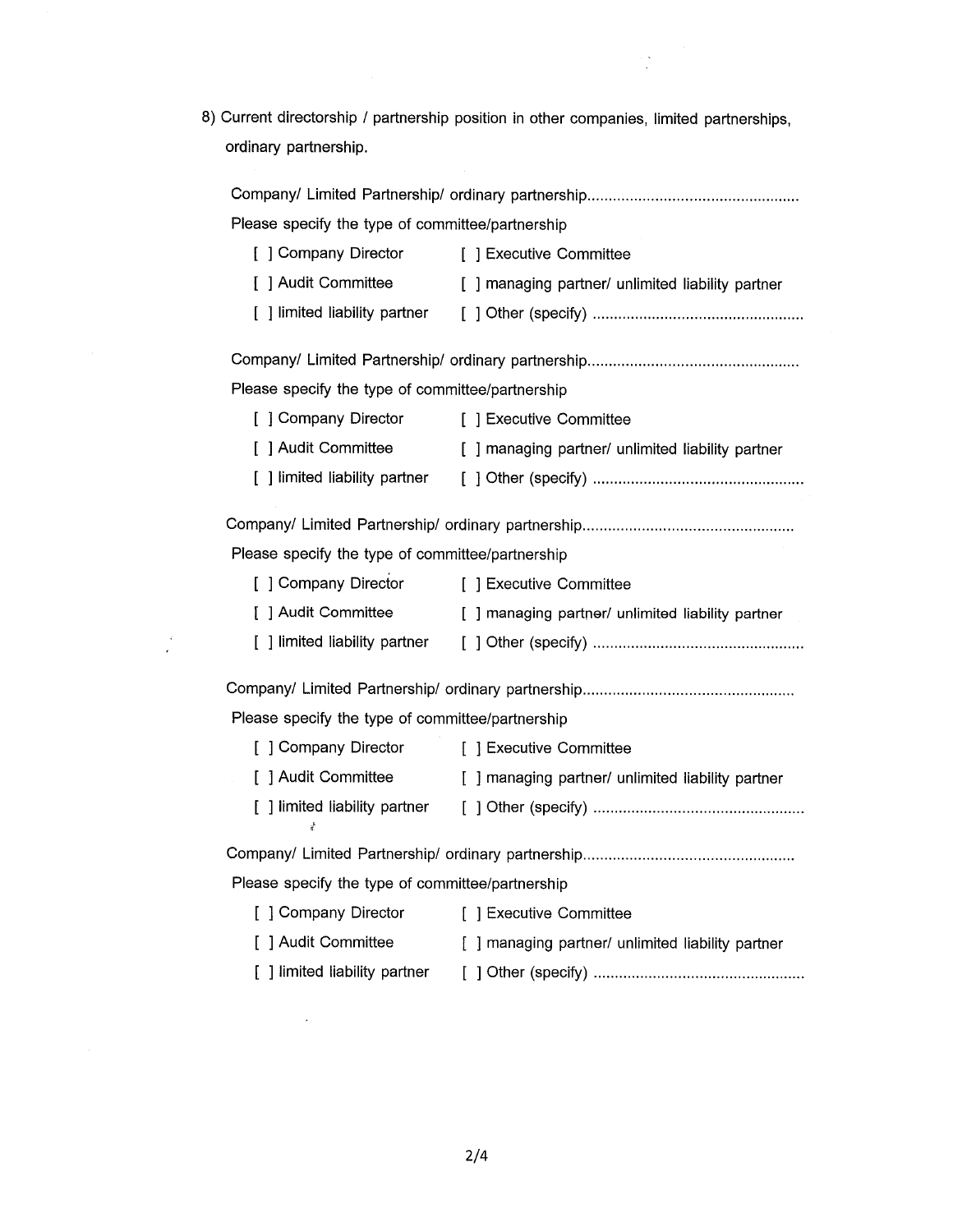| 9) Training experience from Thai Institute Directors of Thailand                 |  |  |
|----------------------------------------------------------------------------------|--|--|
| [ ] No                                                                           |  |  |
|                                                                                  |  |  |
|                                                                                  |  |  |
| 10) Shareholding in Siam Wellness Group Public Company Limited (including spouse |  |  |
| and Children who not yet become legal age)                                       |  |  |
| $[$ $]$ No                                                                       |  |  |
|                                                                                  |  |  |
| Children who not yet become legal age                                            |  |  |
|                                                                                  |  |  |
| Number of shares owned                                                           |  |  |
|                                                                                  |  |  |
| Number of shares owned                                                           |  |  |
|                                                                                  |  |  |
| Number of shares owned                                                           |  |  |
| Total number of shares owned                                                     |  |  |
| 11) Additional information (if any)                                              |  |  |
|                                                                                  |  |  |
|                                                                                  |  |  |

 $\frac{1}{2}$ 

I certify that all information written in this Nomination individual(s) to become the director(s) of the company form, the evidence of shares held and other supporting documents are accurate, complete and true in all respects. In witness whereof, I hereunder affix my signature as evidence.

 $\sim$ 

 $\epsilon$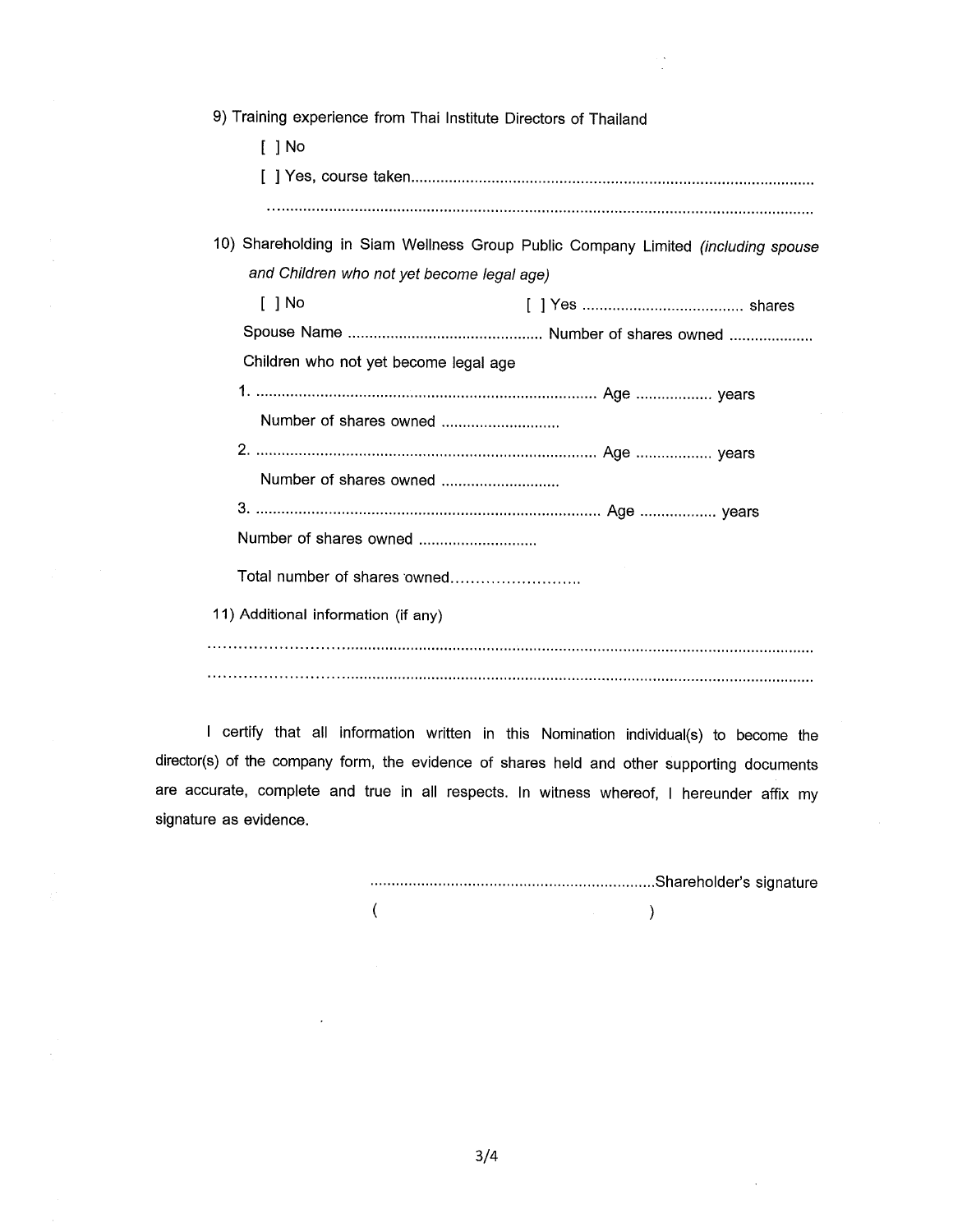#### Remark:

The shareholder must submit the following document for consideration:

- 1) Proof of Identity
	- Individual shareholder: the photocopy of the ID (or passport, for a foreigner) with the signature verified by the person and the document of being a shareholder such as share certificate, or any other documents.
	- Corporate shareholder: the certification approved by the Ministry of Commerce is required, or the certification of incorporation with the authorized signature of the corporate with the photocopy of the ID (or passport, for a foreigner) of the person with the authorized signature who are able to sign on behalf of that corporate to nominate individual(s), (for international corporate, the Notary Public is required in this case).

2) The evidence of shares held, such as share certificate or any other related documents.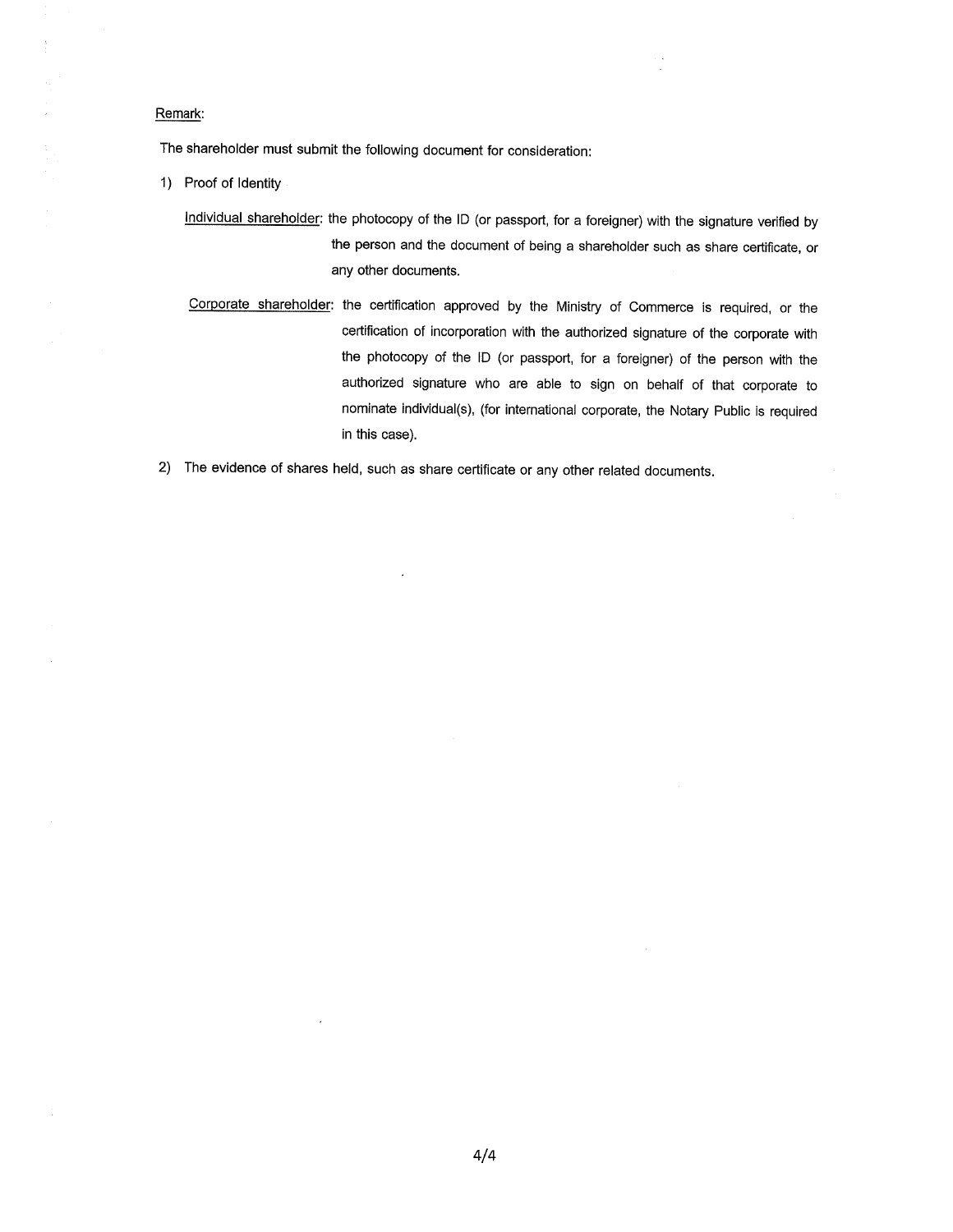### The consent letter from the director nominee

nominated for consideration as a director of Siam Wellness Group Public Company Limited ("the Company") and I am certify that I has the suitable qualifications for appointment as director of the Company.

In this regard, I am hereby consent and certify that I am fully qualified and do not possess any prohibited characteristics under the criteria of the rules as required by the Capital Market and Supervisory Board's Notification Tor. Jor. 24/2552 Re: Prescription of Prohibited Characteristics of Issuing Company's Director and Executive dated 20 July B.E. 2552 including related laws. I attached herewith the copies of identification card / copies of passport.

I would like to inform useful information for Board consideration as follows:

| 6) Education                                     |                           |
|--------------------------------------------------|---------------------------|
| Year                                             | Institution               |
|                                                  |                           |
|                                                  |                           |
| 7) Working Experiences (During the past 5 years) |                           |
| Year                                             | Position/company/division |
|                                                  |                           |
|                                                  |                           |
|                                                  |                           |
|                                                  |                           |
|                                                  |                           |
|                                                  |                           |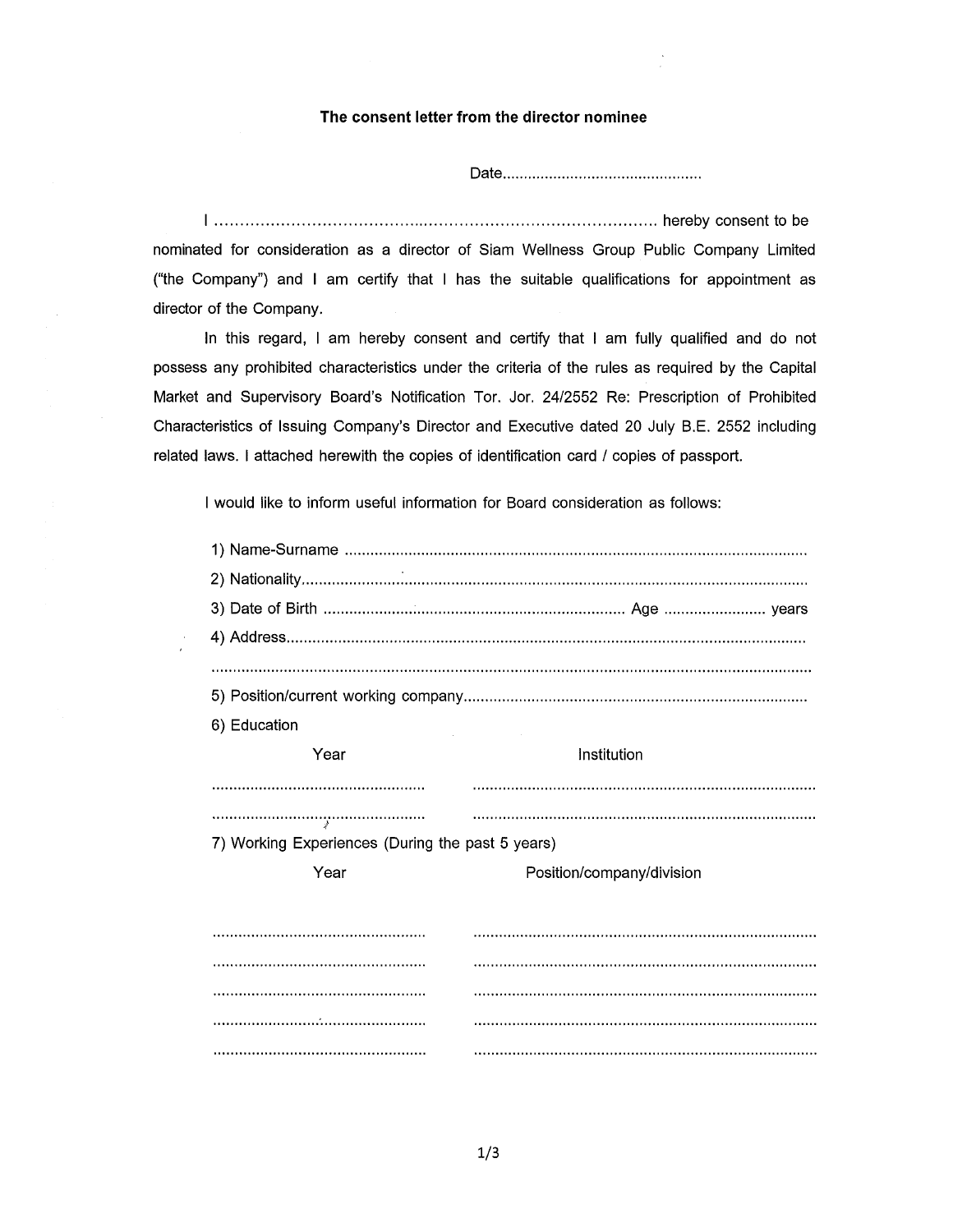8) Current directorship / partnership position in other companies, limited partnerships, ordinary partnership.

| Please specify the type of committee/partnership                      |                                                                       |  |  |  |
|-----------------------------------------------------------------------|-----------------------------------------------------------------------|--|--|--|
| [ ] Company Director [ ] Executive Committee                          |                                                                       |  |  |  |
|                                                                       | [ ] Audit Committee [ ] managing partner/ unlimited liability partner |  |  |  |
|                                                                       |                                                                       |  |  |  |
|                                                                       |                                                                       |  |  |  |
|                                                                       |                                                                       |  |  |  |
| Please specify the type of committee/partnership                      |                                                                       |  |  |  |
| [ ] Company Director                                                  | [ ] Executive Committee                                               |  |  |  |
|                                                                       | [ ] Audit Committee [ ] managing partner/ unlimited liability partner |  |  |  |
|                                                                       |                                                                       |  |  |  |
|                                                                       |                                                                       |  |  |  |
|                                                                       |                                                                       |  |  |  |
| Please specify the type of committee/partnership                      |                                                                       |  |  |  |
| [ ] Company Director [ ] Executive Committee                          |                                                                       |  |  |  |
|                                                                       | [ ] Audit Committee [ ] managing partner/ unlimited liability partner |  |  |  |
|                                                                       |                                                                       |  |  |  |
|                                                                       |                                                                       |  |  |  |
| Please specify the type of committee/partnership                      |                                                                       |  |  |  |
| [ ] Company Director [ ] Executive Committee                          |                                                                       |  |  |  |
|                                                                       | [ ] Audit Committee [ ] managing partner/ unlimited liability partner |  |  |  |
| Ł                                                                     |                                                                       |  |  |  |
|                                                                       |                                                                       |  |  |  |
| Please specify the type of committee/partnership                      |                                                                       |  |  |  |
| [ ] Company Director                                                  | [ ] Executive Committee                                               |  |  |  |
| [ ] Audit Committee [ ] managing partner/ unlimited liability partner |                                                                       |  |  |  |
| [ ] limited liability partner                                         |                                                                       |  |  |  |

 $\frac{1}{2}$ 

 $\mathcal{A}$